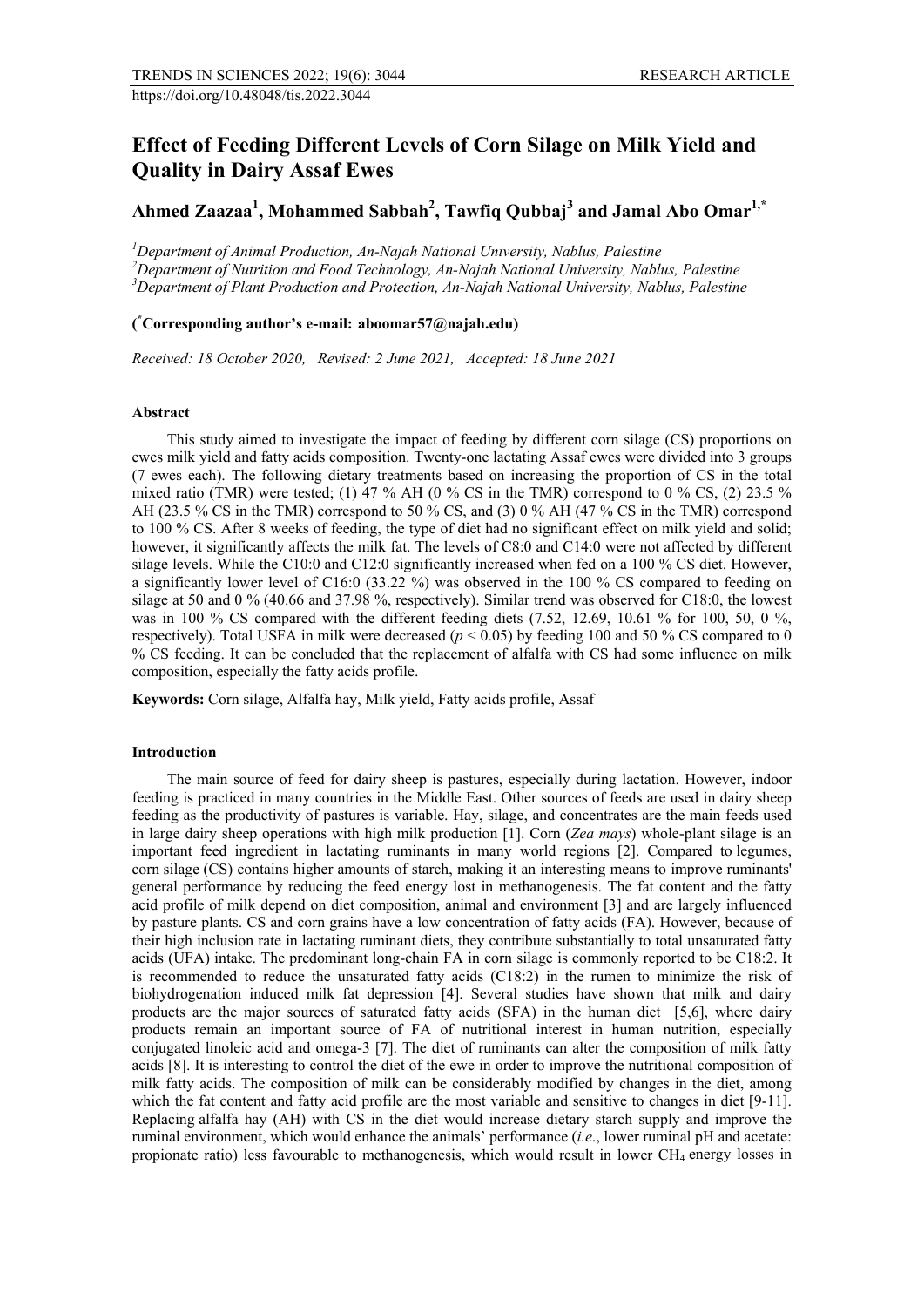dairy cows. Therefore, the objective of this study was to determine the effects of replacing AH with CS in lactating Assaf ewes' diets on feed intake, milk production, milk quality, and milk fatty acid profile.

## **Materials and methods**

This study was conducted at the dairy farm of the Faculty of Agriculture and Veterinary Medicine, Tulkarm, Palestine. The project was conducted after the approval of the Institutional Animal Care Committee of An Najah National University.

Silage samples were collected from private corn (*Zea mays* L.) field at about 36 % DM by cutting plants with a power cutter and chopping with a chipper/shredder before inoculation with silage fermentation additive and packing in 20 L plastic barrels. The barrels were sealed with an air-tight lid and placed in storage for 42 d. After the ensiling period, a sample from each barrel was collected, dried in an oven at 40 °C for 48 h and ground to1 mm.

| Parameter                   | $\frac{0}{0}$ |  |
|-----------------------------|---------------|--|
| DM                          | 36.0          |  |
| OM                          | 93            |  |
| Crude protein               | 10.9          |  |
| <b>NDF</b>                  | 50.0          |  |
| ADF                         | 28.0          |  |
| EE                          | 2.70          |  |
| pH                          | 3.60          |  |
| Lactic acid                 | 3.30          |  |
| Propionic acid              | 0.15          |  |
| Butyric acid                | 0.24          |  |
| Ammonia                     | 1.11          |  |
| Water soluble carbohydrates | 1.98          |  |
| <b>Total FA</b>             | 2.31          |  |
| C18:2                       | 1.19          |  |
| % of total FA               |               |  |
| C16:0                       | 15.90         |  |
| C18:1                       | 18.60         |  |
| C18:2                       | 51.50         |  |
| C18:3                       | 7.30          |  |
|                             |               |  |

**Table 1** Composition of corn silage (CS) used in the experiment.

## **Ewes, experimental design, and diets**

Twenty-one lactating Assaf ewes were divided into 3 groups, with 7 ewes in each. The ewes were of average body weight of  $64 \pm 3$  kg/d and milk yield of  $2.5 \pm 0.2$  kg/d. The experimental treatments were based on increasing the proportion of the TMR (47:53 forage (alfalfa hay: concentrate ratio, DM basis) to replace alfalfa hay (AH). The dietary treatments were (1) 47 % AH (0 % CS in the TMR), (2) 23.5 % AH (23.5 % CS in the TMR), and (3) 0 % AH (47 % CS in the TMR) **Table 2**.

Ewes were housed in individual pens and had free access to drinking water. Feed consumption was recorded daily by weighing feeds offered to and refused by the ewes. Samples of the rations, ingredients, and refusals were collected daily and kept for later analysis. Composited samples of feed were ground to pass a 1-mm screen using a Wiley mill (standard model 4; Arthur M. Thomas Co., Philadelphia, PA) and analyzed for dry matter (DM), crude protein (CP), neutral detergent fiber (NDF), acid detergent fiber (ADF), ether extract (EE), and GE. Samples of CS were analyzed for ethanol, lactic acid, volatile fatty acids (VFA), ammonia N, and water-soluble carbohydrates.

#### **Chemical analyses for feed**

CS **(Table 1)** and the experimental diets were analyzed (three samples from each ration) according to procedures of AOAC [12] for DM (105  $\degree$ C in a forced air oven for 24 h), organic matter (ash; weight retained upon ashing at 550 °C for 8 h; #942.05), N (#976.06) and ether extract (EE; Soxhlet procedure,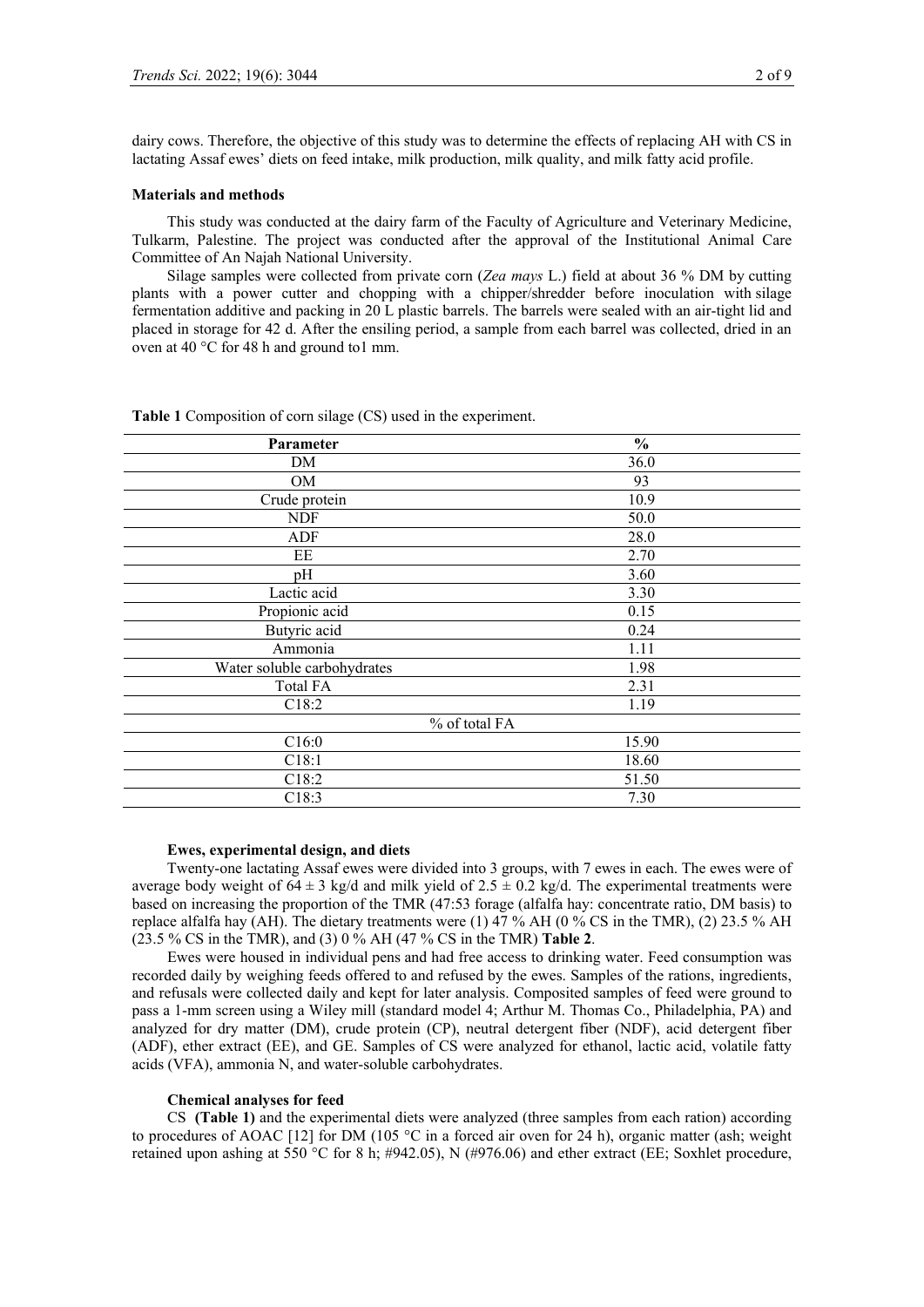Soxtec System, TECATOR, Hoganas, Sweden; #920.29). Additionally, samples were analyzed for neutral detergent fiber (aNDF; with use of a heat-stable amylase and sodium sulphite in the ND) and acid detergent fiber (ADF; ANKOM 2000 fiber analyzer, ANKOM Technology Corporation, Macedon, NY, USA) according to Van Soest *et al*. [13], (**Table 2**). Values for aNDF and ADF are expressed inclusive of residual ash. The ME values were calculated based on NRC [14] feed composition tables.

Silage extracts were analyzed for water-soluble carbohydrates [15], lactic acid ([16], and for ethanol using GLC (model 6850; Agilent Technologies Canada Inc., Mississauga, ON, Canada).

| Group                        | 0 % CS           | 50 % CS | 100 % CS         |
|------------------------------|------------------|---------|------------------|
| Concentrate                  | 53               | 53      | 53               |
| CS                           | $\boldsymbol{0}$ | 23.5    | 47               |
| $\mathbf{A}\mathbf{H}$       | 47.0             | 23.5    | $\boldsymbol{0}$ |
| Chemical analysis (DM basis) |                  |         |                  |
| ${\rm DM}$                   | 54.0             | 64.4    | 84.5             |
| CP                           | 14.0             | 14.0    | 15.0             |
| ${\rm ADF}$                  | 11.0             | 14.0    | 16.0             |
| aNDF                         | 27.0             | 22.0    | 21.0             |
| Ash                          | 5.0              | 5.7     | 6.7              |
| Ca                           | 1.21             | 1.15    | 1.15             |
| $\, {\bf P}$                 | 0.64             | 0.70    | 0.68             |
| ME (kcal/kg)                 | 2780             | 2800    | 2810             |
| Fat                          | 3.2              | 3.1     | 3.4              |
| g/100g of FA                 |                  |         |                  |
| C16:0                        | 16.2             | 20.0    | 19.5             |
| C16:1                        | 0.56             | 1.2     | 1.25             |
| C18:0                        | 4.4              | 11.1    | 10.5             |
| C18:1 trans                  | 0.45             | 0.98    | 1.08             |
| $C18:1$ cis                  | 27.4             | 28.5    | 28.0             |
| C18:2                        | 40.0             | 29.1    | 31.3             |
| C18:3                        | 4.0              | 3.9     | 4.0              |
| Others                       | 7.5              | 6.9     | 6.8              |

**Table 2** Composition of the experimental diets*.*

Composition per 1 kg contained, yellow corn, 600 g/kg; soybean meal, 269 g/kg; wheat bran, 100 g/kg; ammonium chloride, 3 g/kg; dicalcium phosphate, 6 g/kg; limestone, 17 g/kg; NaCl, 3 g/kg; premix, 1 g/kg (Composition per 1 kg contained, vitamin A, 2 000 000 IU; vitamin D3, 40 000 IU; vitamin E, 400 IU; Mn, 12.8 mg; Zn, 9.0 mg; I, 1.56 mg; Fe, 6.42 mg; Co, 50 mg; Se, 32mg plus an antioxidant); soap stock, 1 g/kg.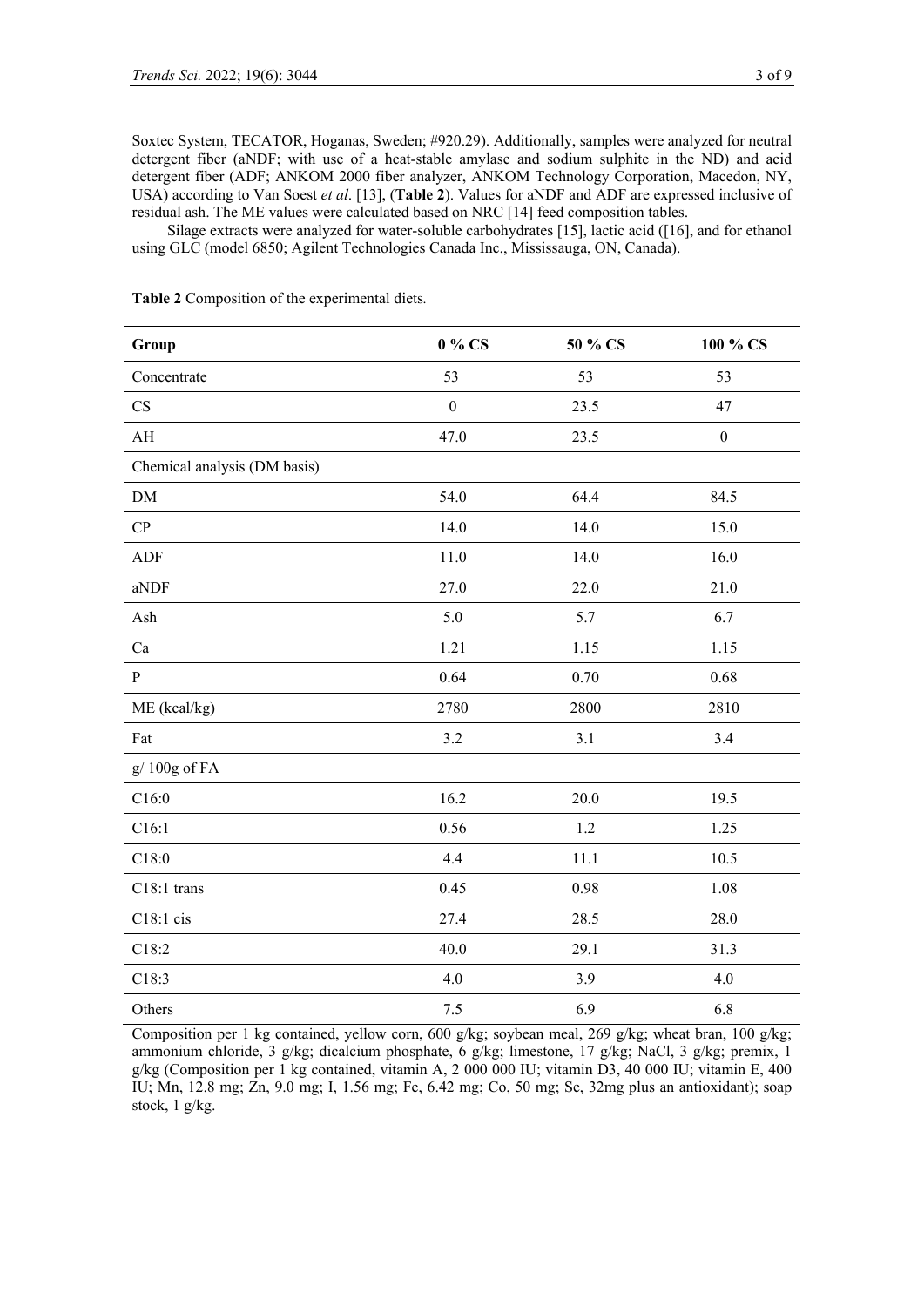Ewes were milked twice daily at 6:00 am and 6:00 pm in their pens, and milk production was recorded per milking during the entire feeding trial that lasted for 60 d. Milk samples were collected in a sterile container from each ewe at each milking, stored at 4 °C for later analysis. All samples were sent to the laboratory for chemical analysis (Department of Nutrition and Food Technology, at An-Najah National University, Palestine), to be conducted on the same day of collection. Milk composition (fat, SNF, density, protein, lactose, solids, and freezing point) was evaluated automatically using a milk analyzer (MilkoScope Julie C8 Automatic, ScopeElectric®, Regensburg, German), according to the manufacturer instructions. Milk pH was analyzed by using calibrated pH meter.

## **Milk fat extraction and GC analysis**

Fat extraction and collection were according to the AOAC 989.05. 50 mL of a milk sample from each treatment were first digested with 10 mL NH4OH 58 % and fat extracted from the residue by diethyl and petroleum ether (1:1). The collected fat was kept at −18 °C for the FA profile analysis.

#### **Statistical analysis**

The collected data were analyzed by using JMP software 8.0 (SAS Institute, Cary, NC, USA, 1989) [17], 2-way ANOVA, and the least significant difference test for mean comparisons were used. Differences were considered to be significant at  $p < 0.05$ .

## **Results and discussion**

## **Corn silage and experimental diets chemical composition**

The chemical analysis and fatty acid profile of CS are presented in **Table 1**. The total FA as a percent of DM was 2.31 %, while the percent of the FA C16:0, C18:1, C18:2 and C18:3 was 15.9, 18.6, 51.5 and 7.3 %, respectively. The content of dry and mineral matter, proteins, lipids, and fatty acids of different diets are shown in **Table 2**. The amounts of dietary fatty acids varied according to the proportion of CS in feed ingredients for each Assaf ewes group. The mineral matter was the same in all dietary treatments (5.0, 5.7, 6.7 % for 0, 50, 100 % CS diet, respectively). Diets with 50 and 100 % CS had higher levels of FA C16:0, C16:1 and C18:0 (**Table 2**). However, type of forage (AH, CS) had no effects on C18:1-cis, and C18:3. While, as the total replacement of corn silage increased in the feed tested group, it has been associated with an increased DM and AFD . Conversely, the NDF was found to decrease.

The CS total FA as a percent of DM was 2.31 (**Table 1**), while the percent of the FA C16:0, C18:1, C18:2 and C18:3 was 15.9, 18.6, 51.5 and 7.3 %, respectively. Little information available about FA profiles for the whole corn plant silage as most research dealt with grains of various corn strains. Generally, CS and corn grain are characterized as low fatty acids concentrated plants (18). However, the high inclusion rate in diets, corn contributes greatly to unsaturated FA intake [18].

## **Milk yield**

Daily milk production for the different CS replacement ratio feed treatment groups were measured during this study. Type of diet had no significant effect on milk yield. The average daily milk yield ranged from 2.49 to 2.78 kg/d. Ewes fed the 100 % CS produced more milk (2.78 kg/d) compared to 2.6 and 2.49 kg/d from ewes fed 50 and 0 % CS, respectively.

#### **Milk quality and compositions and pH**

Milk pH increased ( $p < 0.05$ ) when CS was partially or totally replaced by alfalfa hay starting from the third week of the trial (**Table 3**). Complete replacement of alfalfa with CS resulted in a significant increase in milk fat. This increase started after the  $7<sup>th</sup>$  week of the feeding trial (**Table 3**). Similar milk fat content was observed in milk of ewes fed alfalfa as total or partially replaced by CS. Results of this study showed that diet ingredient composition had no effect on the milk SNF, density, protein, lactose, solids, and freezing point.

The fatty acid profile of ewes' milk is shown in **Table 4**. The levels of C8:0 and C14:0 were not affected by silage levels. While the 100 % CS diet increased  $(p < 0.05)$  C10:0 and C12:0 compared to the other dietary groups. However, diets had significant effects ( $p < 0.05$ ) on C16:0 and C18:0. The lowest level of C16:0 (33.22 %) was observed when feeding the 100 % CS compared to that when feeding silage at levels of 50 and 0 % (40.66 and 37.98 %, respectively). A similar trend was observed in 100 % CS where levels of C18:0 were the lowest among the different feeding diets (7.52, 12.69, 10.61 % for 100, 50, 0 %, respectively) **Table 4**. The level of CS had no effect on C18:1 *trans* and C18:2. However, the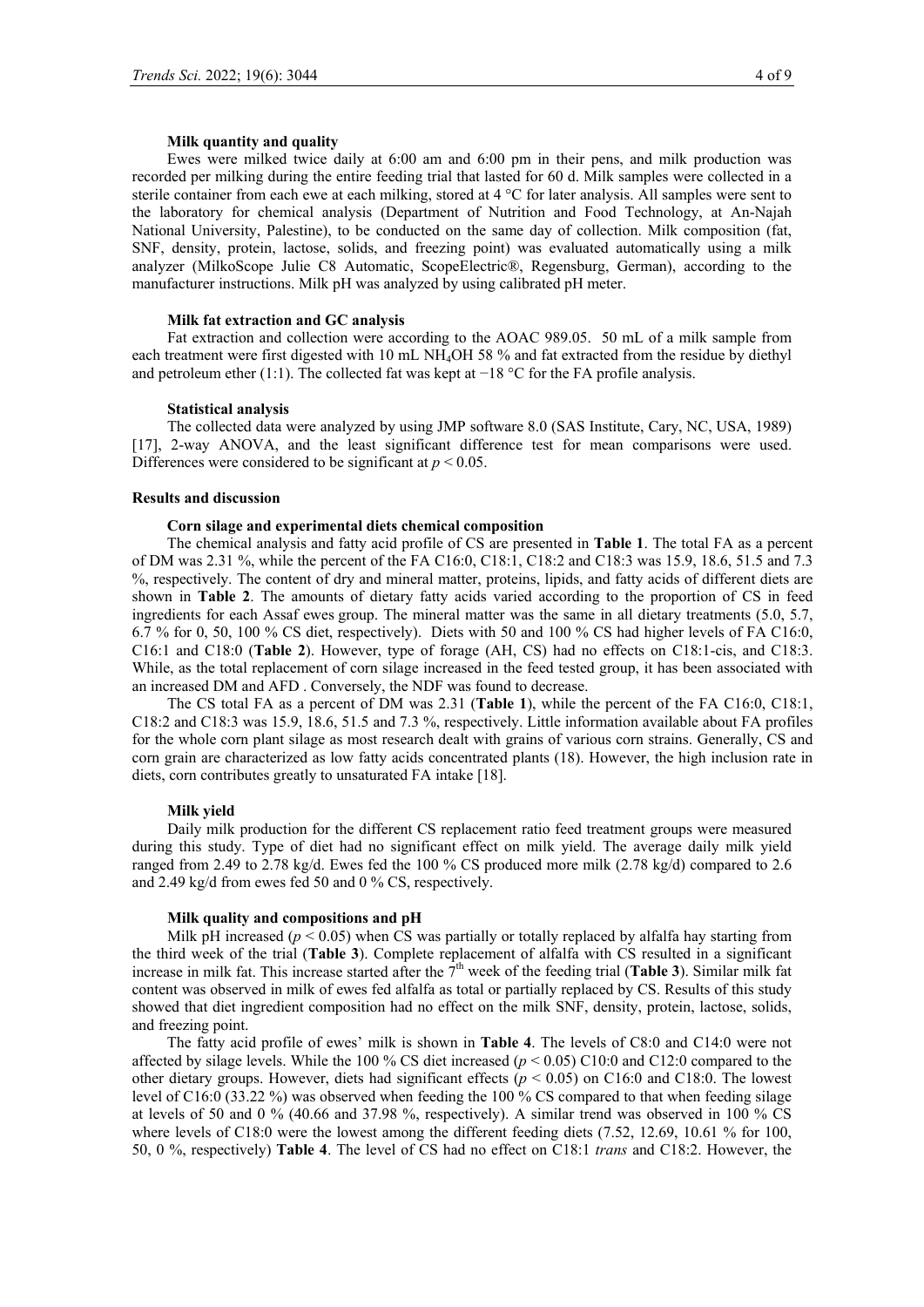level of C18:1 *cis* was the lowest ( $p < 0.05$ ) in the milk of ewes fed the 100 % CS. Total USFA in milk was decreased (*p* < 0.05) by feeding 100 and 50 % CS compared to 0 % CS feeding (**Table 4**). Type of diets had no effect on milk total SFA. The concentrations of SFA were 76.31, 75.89, and 73.7 % of milk from ewes fed the 0, 50 and 100 % CS, respectively (**Table 4**).

The results of this study showed that diet ingredient composition did not affect milk density. However, Belabbes *et al*. [19] reported a significant effect on density in the milk of ewes consuming different diets with varying levels of concentrate.

Diets had no significant effect on the freezing point. In contrast, the type of diet caused significant differences in ewes' milk freezing point under different forage levels [19]. Diets did not affect the major components of milk. Similar trends were observed by Bellabes [19]; forage type had no effects on milk protein. However, lactose, the main component of milk dry matter, was the least affected by the type of diet [20,21].

Sheep milk has high levels of protein, fat, minerals, and vitamins compared with milks of cow [22] and contains conjugated linoleic acid, oleic acid, and vaccenic acid [23-25]. Increasing the grass levels in diets had significant improvement of milk fat and protein levels [26].

Our results showed that the type of diet had an overall effect on fatty acids in sheep's milk, which is agreed with the results of [27,28]. At the same time, some researchers have shown that the diet does not affect the proportion of some fatty acids such as C14: 0 and C16: 0.

Milk fat and quality are influenced by the type of diet [29,30]. Conserved and processed forages affect milk composition, but this effect is lower than natural pastures [31-33].

The levels of C8:0 and C14:0 were not affected by silage levels. In comparison, the 100 % CS diet increased levels of C10:0 and C12:0 compared to the other dietary groups. However, diets had significant effects on C16:0 and C18:0. The lowest level of C16:0 (33.22 %) was observed when feeding the 100 % CS compared to that when feeding silage at levels of 50 and 0 % (40.66 and 37.98 %, respectively). A similar trend was observed in 100 % CS where levels of C18:0 were the lowest among the different feeding diets (7.52, 12.69, 10.61 % for 100, 50, 0 %, respectively).

The level of CS did not affect C18:1 *trans* and C18:2. However, the level of C18:1 *cis* was the lowest ( $p < 0.05$ ) in the milk of ewes fed the 100 % CS. Total USFA in milk was decreased ( $p < 0.05$ ) by feeding 100 and 50 % CS compared to 0 % CS feeding.

Type of diets did not affect milk total SFA. The concentrations of SFA were 76.31, 75.89, and 73.7 % of milk from ewes fed the 0, 50 and 100 % CS, respectively (**Table 3** The differences in FA content are associated with forage processing [34]. The ensiling process reduced the PUFA in silage via lipolysis and oxidation during the ensiling and drying process [34]. It could also be attributed to the complex fermentation process in the ensiling process.

The most abundant SFA was palmitic acid (C16:0), followed by stearic acid (C14), then the myristic acid (C18:0). These results are partially agreed by previous research where the values of palmatic were the highest, followed myrestic acid and stearic acid [18].

Results of this study also showed that forage type did not have a significant effect on the SF. The processing method (ensiling, haymaking) resulted in significant changes in the total amount of cis-MUFA but not the trans-isomers. Similarly, Baldin *et al.* [18] reported that the processing of forage led to changes in the total amount of trans-MUFA.

In the current study, milk from sheep-fed AH showed 25 % more cis-c18:1 than 100 % CS. However, the trans- c18:1 had similar values. Type of forage had a similar effect on the C18:2. Type of diet had no modification on PUFA; however, previous research showed that the conserved forage type used for sheep feeding modified the total PUFA content [19].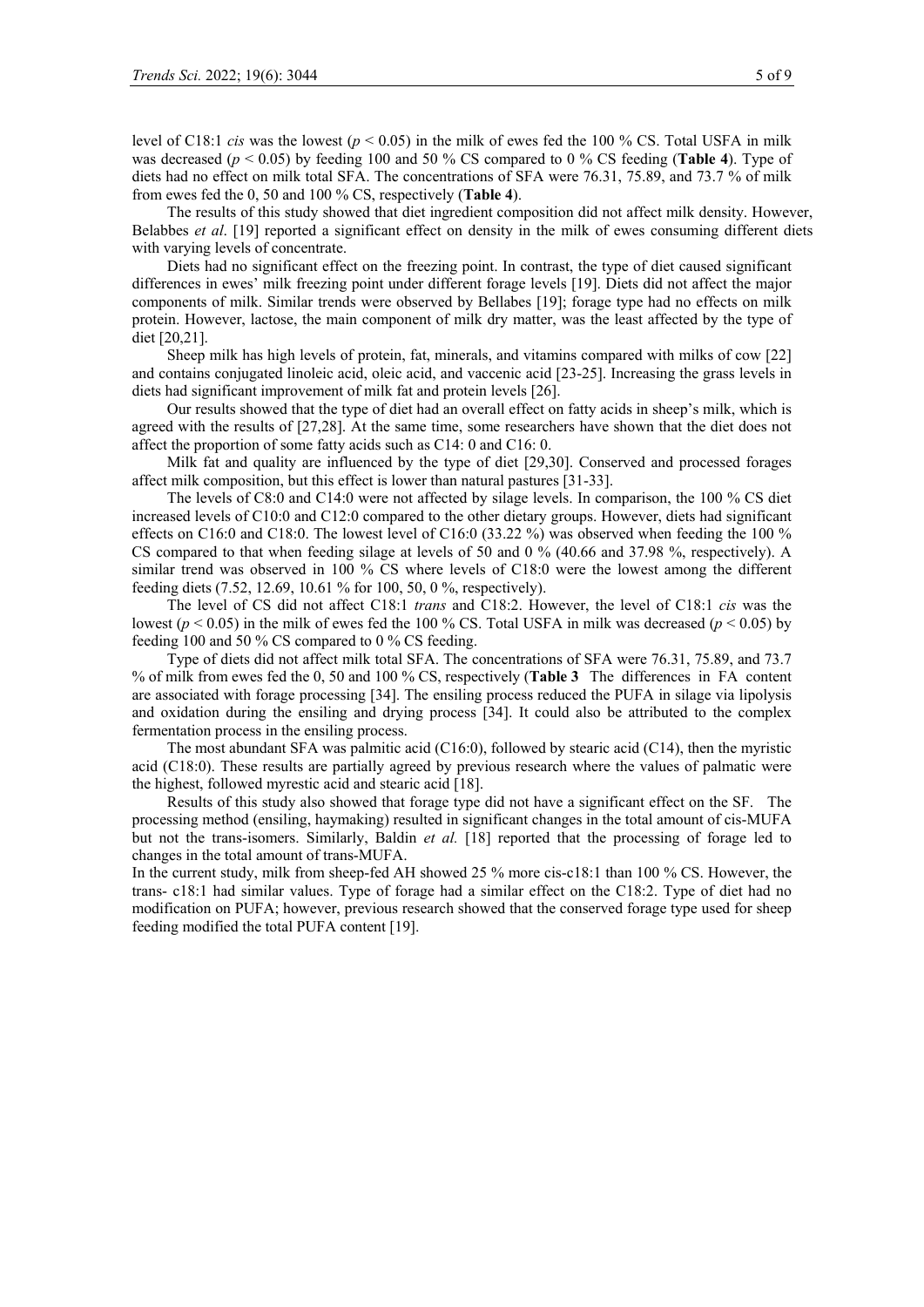|                   | $\mathbf{CS}$    | <b>Milking (weeks)</b> |                  |                         |                  |                              |
|-------------------|------------------|------------------------|------------------|-------------------------|------------------|------------------------------|
|                   | $(\%)$           | $\bf{0}$               | $\mathbf{2}$     | $\overline{\mathbf{4}}$ | 6                | 8                            |
| Fat<br>$(\%)$     | $\boldsymbol{0}$ | $5.60 \pm 0.14$        | $5.63 \pm 0.16$  | $5.66 \pm 0.17$         | $5.69 \pm 0.19$  | $5.76 \pm 0.19$              |
|                   | 50               | $5.63 \pm 0.12$        | $5.70 \pm 0.15$  | $5.78 \pm 0.17$         | $5.86 \pm 0.17$  | $5.93 \pm 0.16$ <sup>a</sup> |
|                   | 100              | $5.68 \pm 0.13$        | $5.80 \pm 0.09$  | $5.89 \pm 0.05$         | $5.96 \pm 0.09$  | $6.07 \pm 0.10^{a,b}$        |
| SNF $(%)$         | $\theta$         | $9.70 \pm 0.14$        | $9.74 \pm 0.11$  | $9.72 \pm 0.07$         | $9.78 \pm 0.12$  | $9.80 \pm 0.10$              |
|                   | 50               | $9.75 \pm 0.13$        | $9.79 \pm 0.10$  | $9.80 \pm 0.08$         | $9.83 \pm 0.08$  | $9.88 \pm 0.07$              |
|                   | 100              | $9.74 \pm 0.18$        | $9.79 \pm 0.11$  | $9.79 \pm 0.12$         | $9.79 \pm 0.11$  | $9.82 \pm 0.11$              |
| Density           | $\boldsymbol{0}$ | $33.63 \pm 1.03$       | $32.74 \pm 0.50$ | $32.68 \pm 0.97$        | $32.60 \pm 0.63$ | $33.02 \pm 0.70$             |
|                   | 50               | $32.50 \pm 0.75$       | $32.55 \pm 0.72$ | $32.38 \pm 0.53$        | $32.74 \pm 0.78$ | $32.43 \pm 0.62$             |
|                   | 100              | $32.15 \pm 0.68$       | $32.58 \pm 0.32$ | $32.32 \pm 0.78$        | $32.54 \pm 0.66$ | $31.89 \pm 0.71$             |
| Protein<br>$(\%)$ | $\overline{0}$   | $3.53 \pm 0.02$        | $3.55 \pm 0.02$  | $3.55 \pm 0.02$         | $3.55 \pm 0.02$  | $3.56 \pm 0.01$              |
|                   | 50               | $3.54 \pm 0.03$        | $3.56 \pm 0.02$  | $3.56 \pm 0.01$         | $3.57 \pm 0.02$  | $3.57 \pm 0.01$              |
|                   | 100              | $3.54 \pm 0.03$        | $3.56 \pm 0.01$  | $3.56 \pm 0.01$         | $3.56\pm0.02$    | $3.57\pm0.02$                |
| Lactose<br>$(\%)$ | $\mathbf{0}$     | $5.42 \pm 0.11$        | $5.42 \pm 0.07$  | $5.41 \pm 0.05$         | $5.43 \pm 0.07$  | $5.46 \pm 0.07$              |
|                   | 50               | $5.44 \pm 0.10$        | $5.47 \pm 0.08$  | $5.46 \pm 0.06$         | $5.48 \pm 0.07$  | $5.52 \pm 0.07$              |
|                   | 100              | $5.44 \pm 0.11$        | $5.45 \pm 0.09$  | $5.45 \pm 0.12$         | $5.45 \pm 0.11$  | $5.45 \pm 0.10$              |
| Solids<br>$(\%)$  | $\boldsymbol{0}$ | $0.75 \pm 0.03$        | $0.76 \pm 0.03$  | $0.76 \pm 0.03$         | $0.77 \pm 0.04$  | $0.77 \pm 0.05$              |
|                   | 50               | $0.76 \pm 0.02$        | $0.77 \pm 0.02$  | $0.78\pm0.01$           | $0.77 \pm 0.01$  | $0.78 \pm 0.02$              |
|                   | 100              | $0.75 \pm 0.01$        | $0.78 \pm 0.02$  | $0.77 \pm 0.02$         | $0.78 \pm 0.01$  | $0.80\pm0.01$                |
| F.P (°C)          | $\theta$         | $-0.63 \pm 0.03$       | $-0.63 \pm 0.03$ | $-0.64 \pm 0.02$        | $-0.63 \pm 0.03$ | $-0.64 \pm 0.02$             |
|                   | 50               | $-0.61 \pm 0.04$       | $-0.62 \pm 0.02$ | $-0.62 \pm 0.02$        | $-0.63 \pm 0.02$ | $-0.63 \pm 0.03$             |
|                   | 100              | $-0.63 \pm 0.03$       | $-0.63 \pm 0.03$ | $-0.63 \pm 0.04$        | $-0.63 \pm 0.02$ | $-0.63 \pm 0.03$             |

**Table 3** Effect of different corn silage (CS) levels on milk composition of sheep Assaf ewes.

"a" The mean value is significant different compering to the control at 0 week at the same level of corn silage ( $p < 0.05$ ). "b" The mean value is significant different compering to the same week at 0 % corn silage  $(p < 0.05)$ .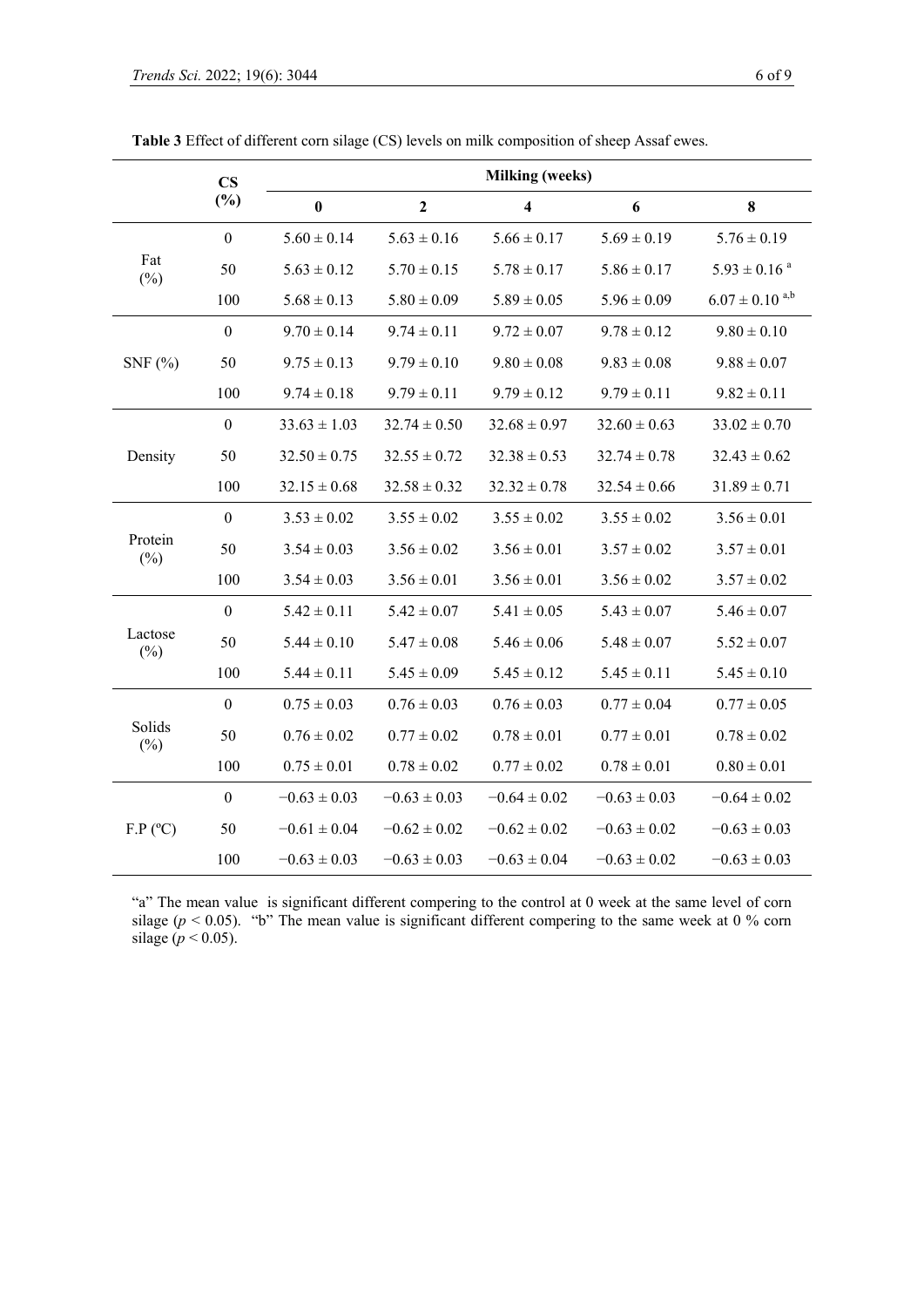|                    | Corn silage level (%) |                  |                          |  |  |
|--------------------|-----------------------|------------------|--------------------------|--|--|
| Fatty acid $(\% )$ | 0 % CS                | 50 % CS          | 100 % CS                 |  |  |
| C8:0               | $2.07 \pm 0.40$       | $1.61 \pm 0.33$  | $2.12 \pm 0.60$          |  |  |
| C10:0              | $7.87 \pm 1.59$       | $6.71 \pm 0.94$  | $10.98 \pm 1.29^a$       |  |  |
| C12:0              | $4.31 \pm 1.38$       | $2.89 \pm 0.63$  | $5.65 \pm 0.27^{\rm a}$  |  |  |
| C14:0              | $13.55 \pm 1.87$      | $11.33 \pm 1.57$ | $14.21 \pm 1.32$         |  |  |
| C16:0              | $37.98 \pm 2.63$      | $40.66 \pm 2.78$ | $33.22 \pm 2.76^a$       |  |  |
| C18:0              | $10.61 \pm 0.66$      | $12.69 \pm 1.38$ | $7.52 \pm 0.98^a$        |  |  |
| Sum SFA            | $76.31 \pm 8.53$      | $75.89 \pm 7.63$ | $73.7 \pm 7.13$          |  |  |
| C16:1              | $\boldsymbol{0}$      | $\theta$         | $\mathbf{0}$             |  |  |
| C16:1              | $\theta$              | $\theta$         | $\boldsymbol{0}$         |  |  |
| C18:2              | $1.46 \pm 0.18$       | $1.45 \pm 0.21$  | $1.65 \pm 0.90$          |  |  |
| C18:1 Cis          | $23.87 \pm 1.30$      | $23.14 \pm 1.33$ | $17.75 \pm 0.18^{\circ}$ |  |  |
| C18:1Tranc         | $3.47 \pm 0.32$       | $4.22 \pm 1.02$  | $3.95 \pm 0.87$          |  |  |
| Sum USFA           | $28.8 \pm 1.8$        | $24.81 \pm 2.74$ | $23.35 \pm 1.95$         |  |  |

**Table 4** Effect of different corn silage (CS) levels on the fatty acid profile of sheep Assaf ewes.

"a" Mean value in the same row are significant different comparing to the control  $(p < 0.05)$ .

## **Conclusions**

Processed forages can be used as a cheap feed source when other sources of feed as pastures is limited throughout the year. However, some advantages could be achieved regarding milk quality and yield. Our achievement by using the low-cost alternative to diet supplementation strategies using corn silage replacement of alfalfa. The replacement of alfalfa with CS positively influenced milk composition, especially the fatty acids profile. Therefore the results could contribute to offering a low-cost alternative way for producing different dairy products with a fatty acid profile suitable for human health, which is a great interesting aspect to the food industries and livestock sector, especially in developing countries where feeding cost is the main challenge facing the livestock husbandry

## **Acknowledgements**

We thank Care International (CARE Palestine) Building 48, 1<sup>st</sup> floor, Tireh Street, Ramallah P.O. Box 54258, Jerusalem 91541, Israel through the SOUQUNA project.

## **References**

- [1] G Molle, M Decandia, A Cabiddu, LS Yan and A Cannas. An update on the nutrition of dairy sheep grazing Mediterranean pastures. *Small Ruminant Res.* 2008; **77**, 93-112.
- [2] TJ Klopfenstein, GE Erickson and LL Berger. Maize is a critically important source of food, feed, energy and forage in the USA. *Field Crop. Res*. 2013; **153**, 5-11.
- [3] G Pulina, A Nudda, G Battacone and A Cannas. Effects of nutrition on the contents of fat, protein, somatic cells, aromatic compounds, and undesirable substances in sheep milk. *Anim. Feed Sci. Tech.* 2006; **131**, 255-91.
- [4] T Jenkins. Managing the rumen environment to control milk fat depression. *In*: Proceedings of the Penn State Dairy Nutrition Workshop, Grantville PA, 2011, p. 31-7.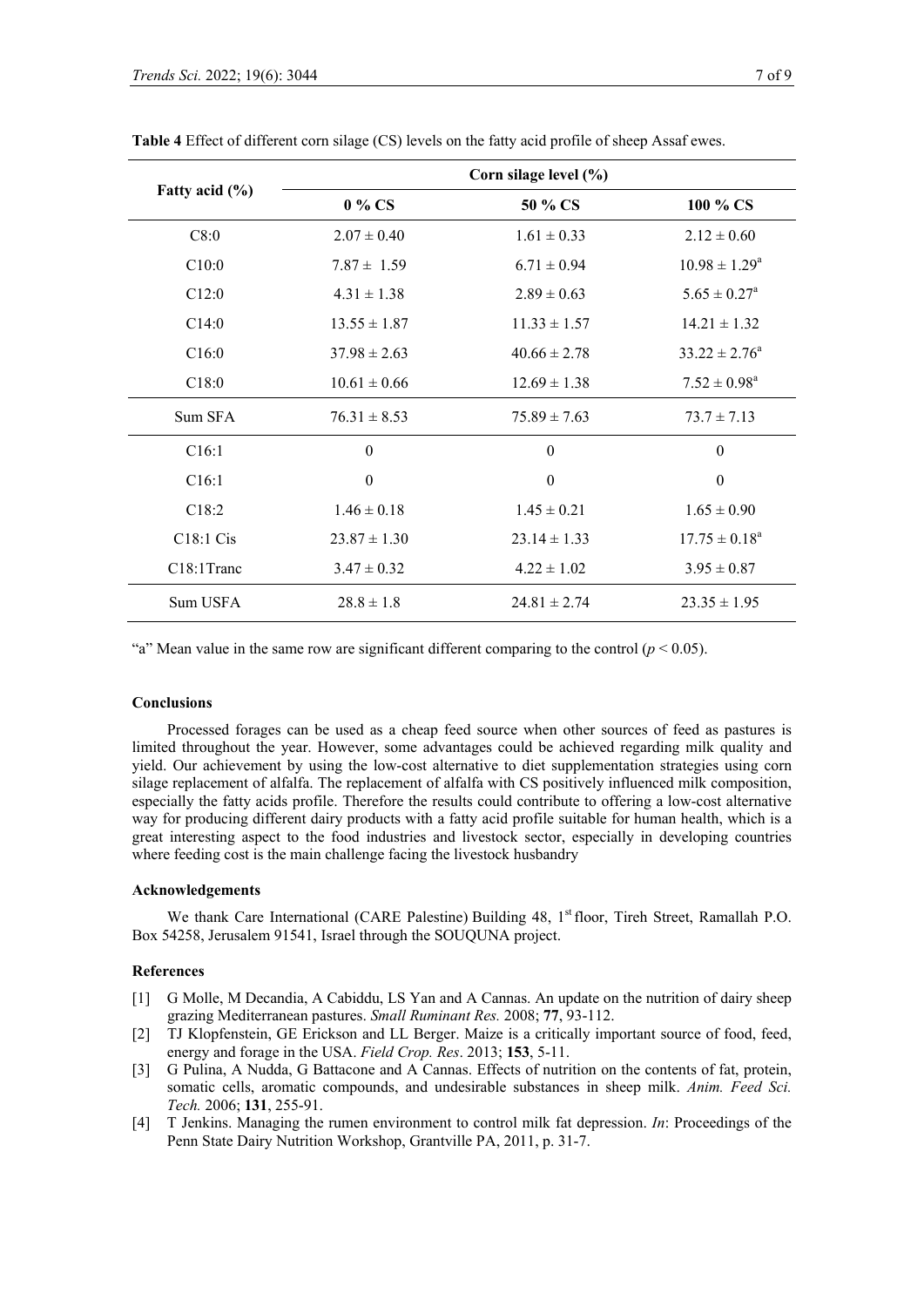- [5] B Bates, A Lennox, A Prentic and C Bates. *National diet and nutrition survey; results from years 1, 2, 3 and 4 (combined) of the rolling programme (2008/2009 - 2011/2012).* London, 2014.
- [6] KF Hulshof, MAV Erp-Baart, M Anttolainen, W Becker, SM Church, C Couet, E Hermann-Kunz, H Kesteloot, T Leth, I Martins, O Moreiras, J Moschandreas, L Pizzoferrato, AH Rimestad, H Thorgeirsdottir, JMV Amelsvoort, A Aro, AG Kafatos, D Lanzmann-Petithory and GV Poppel. Intake of fatty acids in Western Europe with emphasis on trans fatty acids: The transfair study. *Eur. J. Clin. Nutr.* 1999; **53**, 143-57.
- [7] C Hurtaud, C Agabriel, M Dutreuil and B Rouille. Characterization composition of milks according to feeding practices in the main French dairy regions. *Res. Ruminants.* 2010; **17**, 381-4.
- [8] MD Renobales, G Amores, J Arranz, M Virto, LJR Barrón, MA Bustamante, JCRD Gordoa, AI Nájera, I Valdivielso, E Abilleira, IBD Heredia, FJ Pérez-Elortondo, R Ruiz, M Albisu and N Mandaluniz. Part-time grazing improves sheep milk production and its nutritional characteristics. *Food Chem.* 2012; **130**, 90-6.
- [9] JD Sutton. Altering milk composition by feeding. *J. Dairy Sci*. 1989; **72**, 2801-14.
- [10] TC Jenkins and MA McGuire. Major advances in nutrition: Impact on milk composition. *J. Dairy Sci.* 2006; **89**, 1302-10.
- [11] BH Schwendel, TJ Wester, PCH Morel, MH Tavendale, C Deadman, NM Shadbolt and DE Otter. Invited review: Organic and conventionally produced milk - an evaluation of factors influencing milk composition. *J. Dairy Sci*. 2015; **98**, 721-46.
- [12] Association of Official Analytical Chemists. *Official methods of analysis association of official*  analytical chemists. 15<sup>th</sup> ed. Association of Official Analytical Chemists, Virginia, 1990.
- [13] PJV Soest, JP Robertson and BA Lewis. Methods for dietary fiber, neutral detergent fiber, and non starch polysaccharides in relation to animal nutrition. *J. Dairy Sci.* 1991; **74**, 3583-97.
- [14] National Research Council. *Nutrient Requirements of Sheep*. 6<sup>th</sup> ed. National Academy Press, Washington DC, 1985.
- [15] M DuBois, KA Gilles, JK Hamilton, PA Rebers and F Smith. Colorimetric method for determination of sugars and related substances. *Anal. Chem*. 1956; **28**, 350-6.
- [16] KA Taylor. A simple colorimetric assay for muramic acid and lactic acid. *[Appl. Biochem.](https://www.springer.com/journal/12010/) [Biotechnol](https://www.springer.com/journal/12010/)*. 1996; **56**, 49-58.
- [17] Statistical Analysis System Institute. *SAS/STATTM user's guide: Statistics*. 4<sup>th</sup> ed. Cary, North Carolina, 1989.
- [18] M Baldin, Y Ying, Y Fan, G Roth, DP Casper and KJ Harvatine. Characterization of linoleic acid (C18:2) concentration in commercial corn silage and grain hybrids. *Dairy Sci.* 2018; **101**, 222-32.
- [19] M Belabbes, K Bouderoua, S Attou and A Homrani. Diets of ewes improve fatty acid composition of milk. *Adv. Biores.* 2018; **9**, 18-25.
- [20] N Sahan, D Say and A Kacar. Changes in chemical and mineral contents of Awassi ewe's milk during lactation. *Turk. J. Vet. Anim. Sci*. 2005; **29**, 589-93.
- [21] EM Anifantakis. Comparison of the physico-chemical properties of ewe's and cow's milk. *In*: Proceedings of the IDF Seminar Production and Utilization of Ewe's and Goat's Milk, Athens, Greece. 1986.
- [22] CF Balthazar, TC Pimentel, LL Ferrão, CN Almada, A Santillo, M Albenzio, N Mollakhalili, AM Mortazavian, JS Nascimento, MC Silva, MQ Freitas, AS Sant'Ana, D Granato and AG Cruz. Sheep Milk: Physicochemical characteristics and relevance for functional food development. *Compr. Rev. Food Sci. Food Saf.* 2017; **16**, 247-62.
- [23] CJ Field, HH Blewett, S Procter and D Vine. Human health benefits of vaccinic acid. *Appl. Physiol. Nutr. Metab.* 2009; **34**, 979-91.
- [24] H Sales-Campos, PRD Souza1, BC Peghini, JSD Silva and CR Cardos. An overview of modulatory effects of oleic acid in health and disease. *Mini-Rev. Med. Chem.* 2013; **13**, 201-10.
- [25] P Gómez-Cortés, M Juárez and MAL Fuente. Milk fatty acids and potential health benefits: An updated vision. *Trends Food Sci. Tech.* 2018; **81**, 1-9.
- [26] E Eyal and Y Folman. *The nutrition of dairy sheep in Israel*. *In*: JG Boyazoglu and TT Treacher (Eds.). Milk production in the ewe. EAAP Publications, Roma, Italy, 1978, p. 84-93.
- [27] M Coppa, A Ferlay, C Chassaing, C Agabriel, F Glasser, Y Chilliard, G Borreani, R Barcarolo, T Baars, D Kusche, OM Harstad, J Verbi<sup>\*</sup>c, J Goleck'y and B Martin. Prediction of bulk milk fatty acid composition based on farming practices collected through on-farm surveys. *J. Dairy Sci.* 2013; **96**, 4197-211.